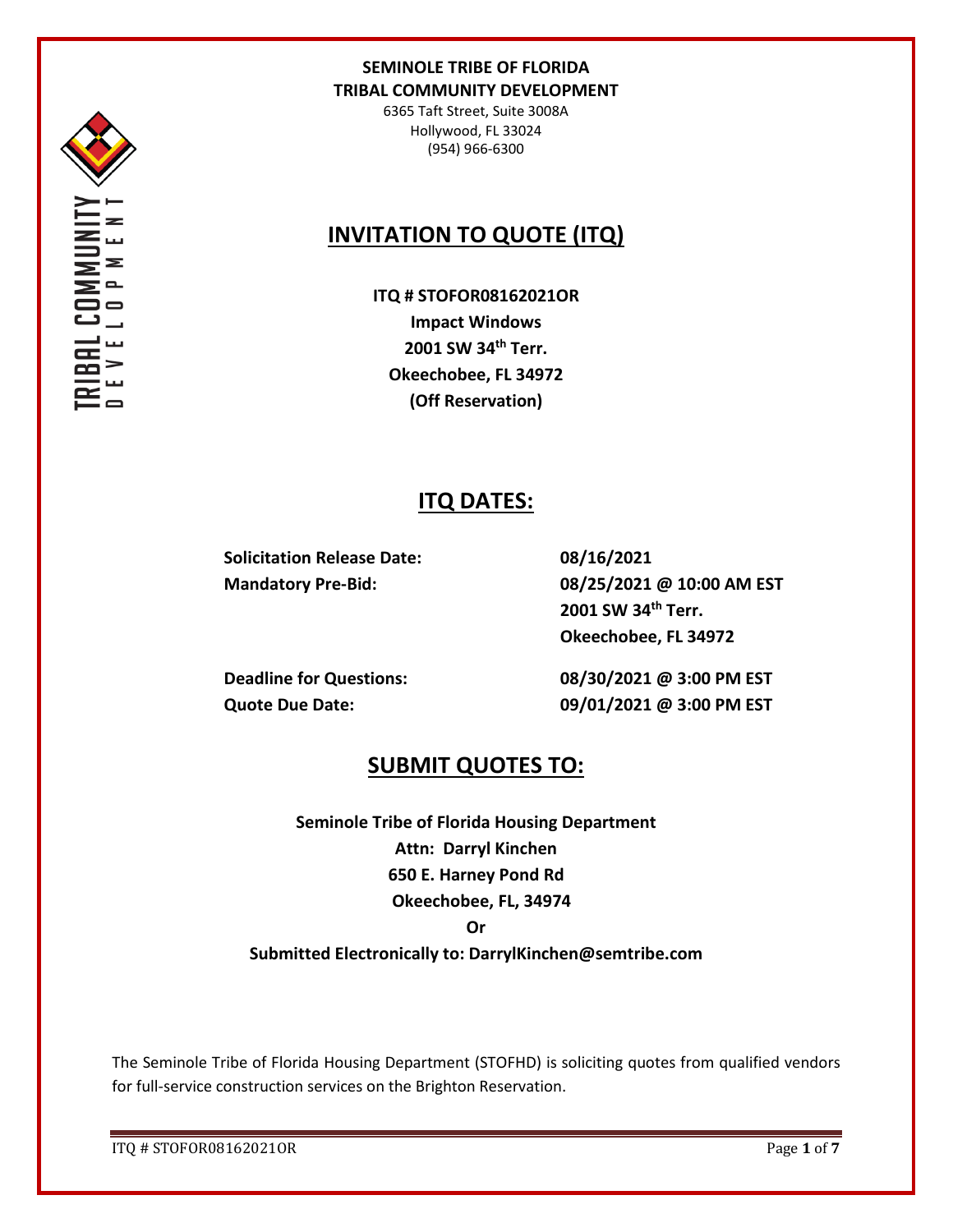6365 Taft Street, Suite 3008A Hollywood, FL 33024 (954) 966-6300

## **SECTION 1: INTRODUCTION AND INSTRUCTIONS**

#### **1.0 INTRODUCTION**

This ITQ provides prospective firms with sufficient information to enable them to prepare and submit quotes to the Seminole Tribe of Florida Housing Department (STOFHD) for The STOFHD is initiating this competitive ITQ to qualified Vendors who are in the business of providing General Contractor Services, capable of completing numerous job functions/services in a timely manner and therefore, seeks to enter into an Agreement with that Vendor.

#### **1.1 INSTRUCTIONS**

This Invitation To Quote (ITQ) contains the instructions governing the quotes to be submitted and the material to be included therein; as well as any mandatory requirements that must be met to be eligible for consideration. All requests for clarification and/or any additional questions regarding this ITQ must be submitted via email to: DarrylKinchen@semtribe.com

 Seminole Tribe of Florida Housing Department ATTN: **Darryl Kinchen**

 **650 E. Harney Pond Rd Okeechobee, FL, 34974**

A mandatory pre-bid meeting at the home is scheduled for **Wednesday 08/25/2021 at 10:00 am**

**Only those emailed or sealed quotes received in this Brighton Housing Department office on or before the Due Date and time will be eligible for consideration. Any quote received after the Due Date and time, regardless of the method of delivery, will be discarded**.

The STOFHD hereby notifies all bidders that if your quote is selected, you will be required to enter into a formal contract with the Seminole Tribe of Florida for the services you are bidding. You will also be required to meet all company vendor, insurance and certification requirements.

The STOFHD reserves the right to reject any or all quotes, to waive formalities or informalities, and to award contract, either in whole or in part. The right is also reserved to select minority vendors and/or vendors with tribal member ownership.

All quotes submitted become the property of STOFHD upon receipt. The content of all quotes shall be kept confidential.

ITQ # STOFOR08162021OR Page **2** of **7**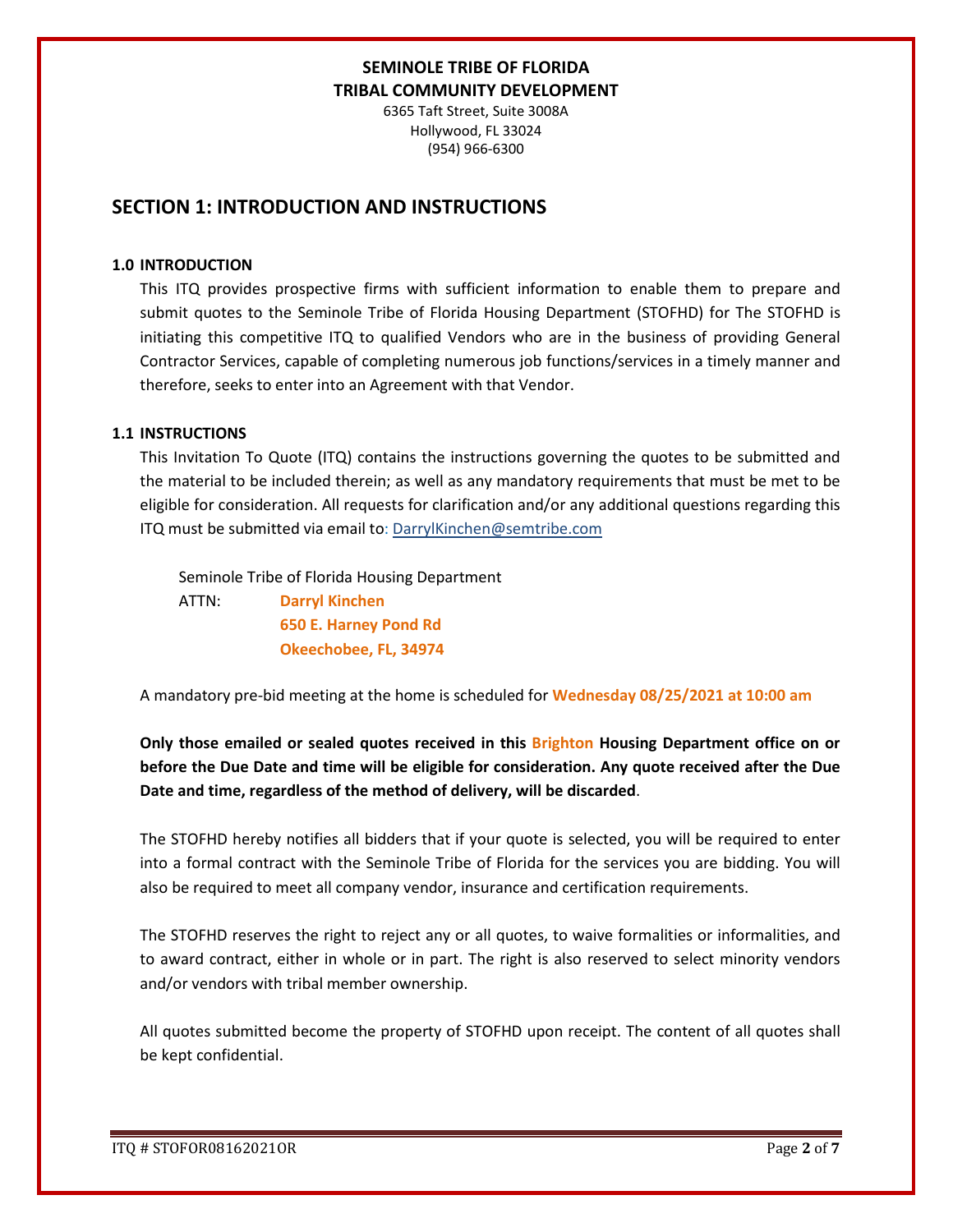6365 Taft Street, Suite 3008A Hollywood, FL 33024 (954) 966-6300

## **SECTION 2: GENERAL REQUIREMENTS**

### **2.0 OBJECTIVE**

The objective of this ITQ is to provide sufficient information to enable qualified Respondents to submit written quotes. This ITQ is neither a contractual offer nor a commitment to purchase any products or services. All information contained in the quote must be legible. Any and all corrections and or erasures must be initialed. **Each quote shall be signed in ink by an authorized representative of the respondent**. The contents of the quote submitted by the successful respondent of the ITQ may become part of the contract awarded as a result of this solicitation.

#### **2.1 SCOPE OF WORK (SOW)**

The Scope-of-Work ("SOW") contained in the Attachments describes the services expected for a Contractor to provide the STOFHD. Respondent must ensure that all such services contained in the SOW are provided for in every particular and shall meet or exceed the level of quality, availability, features, functionality, frequency, accuracy, and performance.

The silence of specifications or requirements as to any detail contained in this document or any of the attachments or exhibits, or the apparent omission from any specifications or requirements, or a detailed description concerning any point, shall be regarded as meaning that only the best commercial practices shall prevail and that only material and workmanship of the finest quality are to be used. All interpretations of the Scope of Work shall be made on the basis of this statement.

#### **2.3 NOTIFICATION**

Each respondent submitting a quote in response to this ITQ will be notified in writing as to acceptance or rejection of their quote. Release of notification letters should be within sixty (60) days of the quote submission date. STOFHD reserves the right to delay this action if it is deemed to be in the best interests of STOFHD.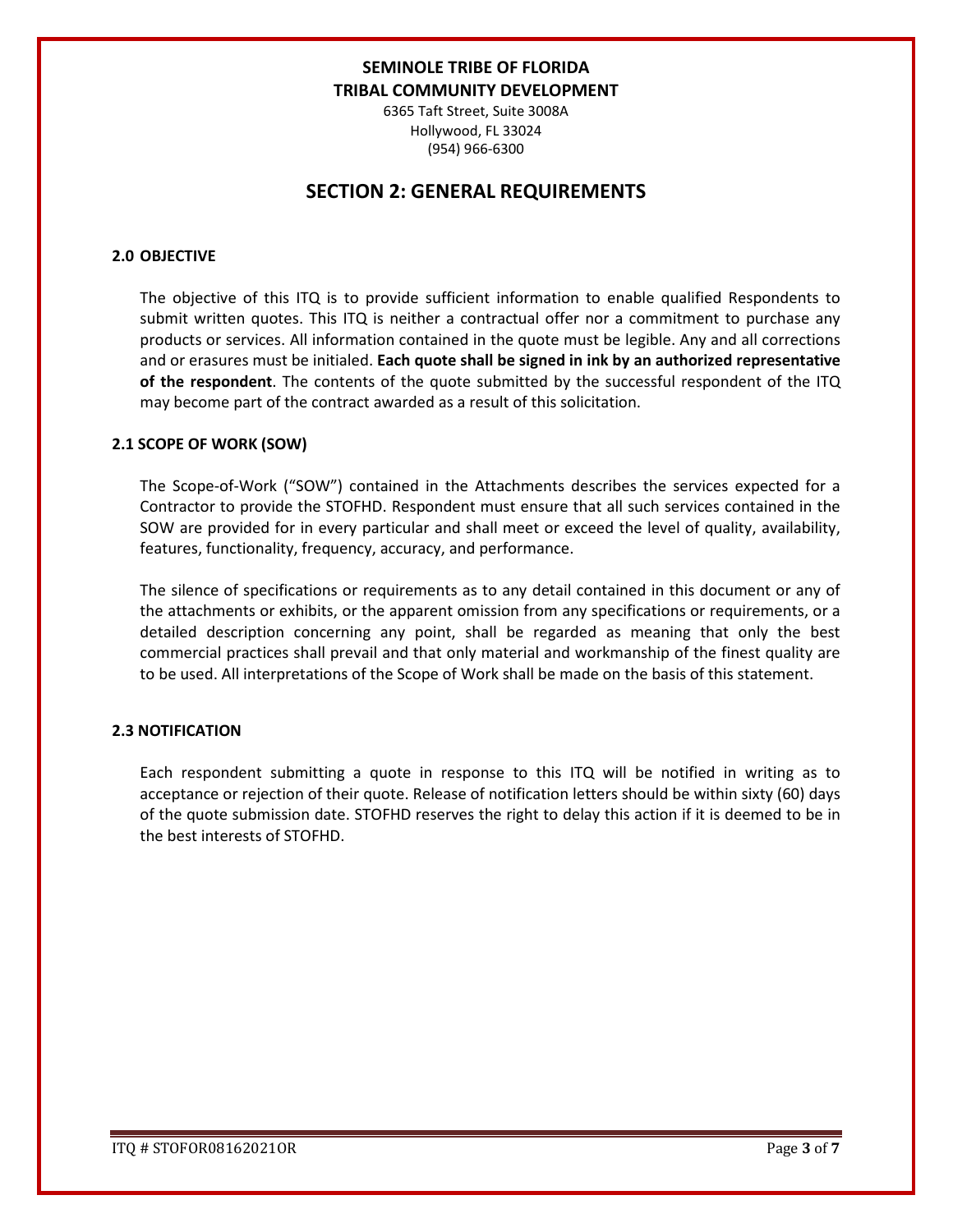6365 Taft Street, Suite 3008A Hollywood, FL 33024 (954) 966-6300

# **Housing Standardized Request for Repairs/Construction**

### **Bathroom:**

- All wood cabinets are required at all times, when like for like is stated if current cabinet is particle board, include in the bid the price to replace with all wood
- Dur-rock on walls in the shower or tub area
	- o All joints, corners and around windows must be sealed with red guard
	- o Extend the Dur-rock 2' on all sides beyond the shower or tub
- Shower floor mortar bed, no foam or any other products should be used
	- o Minimum 2-4% pre-slope
- Liner should be water tested for 24 hours
	- o Minimum 6 inches
- All floor tile should be slip/skid resistant
- Shower floor tile should be a maximum of 2x2 mesh
- Provide backing for all walls inside tub/shower area between 32" and 38"
- Faucets should be Kohler or Delta
- From shower diverter to shower head piping must be copper tubing and copper fittings o Secure the diverter and pipe fittings securely
- When tiling the walls extend 2 feet passed the shower or tub
- ADA bathroom the entire bathroom must be tile a minimum of 4 feet
- All toilets must be Kohler highline
- All exhaust must be vented through the roof or soffit
	- o The exhaust fan and light for the bathroom must be on the same switch
- All paint must be high gloss

### **Kitchen:**

- All wood cabinets are required at all times, when like for like is stated if current cabinet is particle board, include in the bid the price to replace with all wood.
- All sinks should be deep double drop in sinks
- Faucets should be Delta with a pull out spray hose
- Moisture resistant (purple) drywall
- Cabinet screws should be a minimum of  $2 \frac{1}{2}$  inches
	- o Efforts should be made to find a stud
- If drywall is removed from floor to ceiling, blocking must be provided for upper and lower cabinets

All microwave and kitchen hoods must be exhausted outside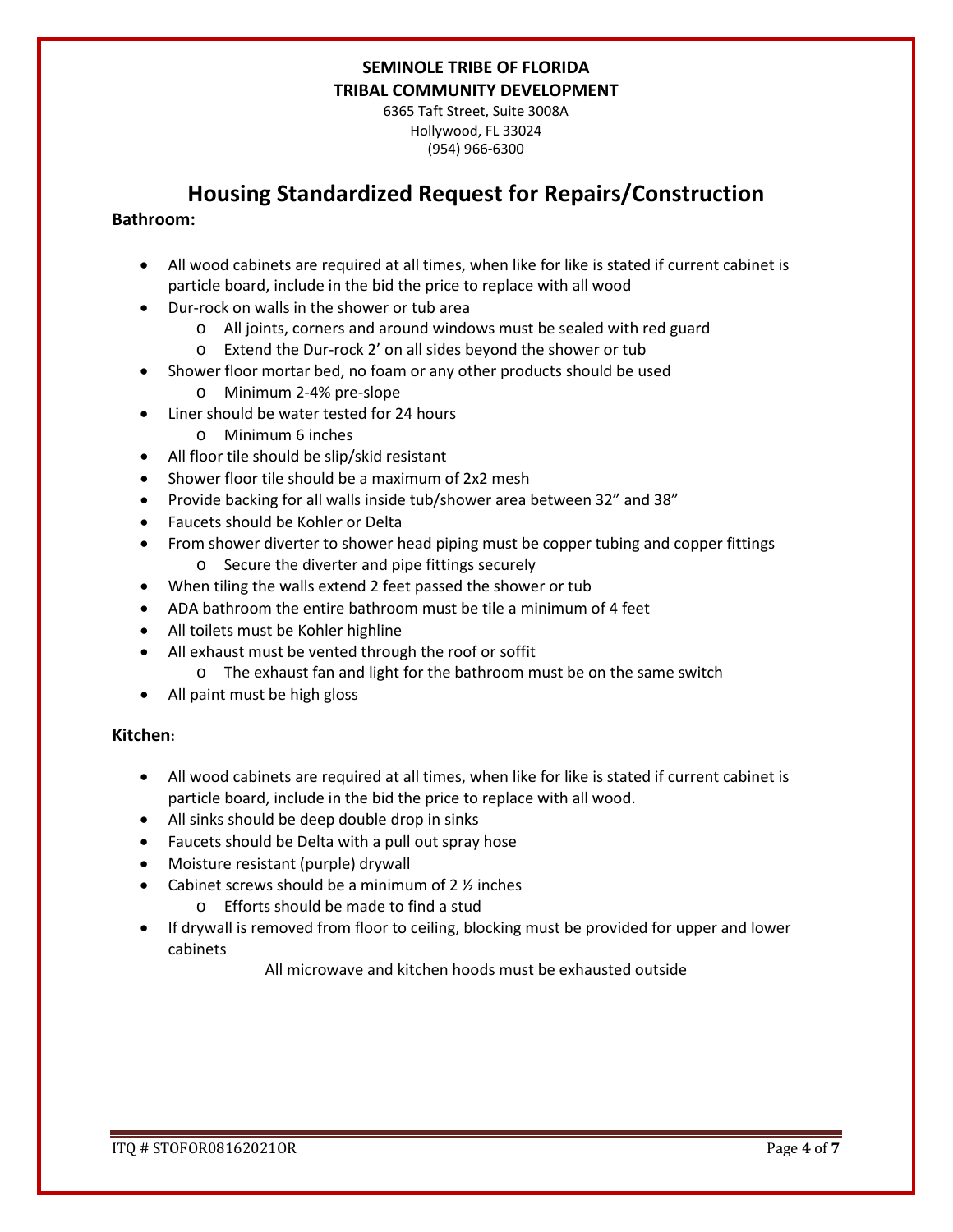6365 Taft Street, Suite 3008A Hollywood, FL 33024 (954) 966-6300

### **Mechanical/HVAC:**

- All AC units must be installed on a metal stand with a secondary pan and connect float switch
- A primary float switch must be installed and connected
- When replacing duct work all joints and seams must be taped and mastic
- All new HVAC units must be a minimum of 16 seer
- All flexible ducts must be a minimum of R8 R-value
- All disconnects should be the pull type non-fuse
- Rheem, Goodman, Night and Day units preferred
- Caulk around all AC vents
- Keyed lockout caps must be on all units

### **Water Heaters:**

- GE brand, replaced like for like gallon size
- Drain pan required
- TRV piped to the outside
- All water heaters should have a separate shut off switch
- New code required Energy conservation code chapter 4
- Heat traps are mandatory

### **General Notes:**

- Schedules must be submitted with all bids and updated any time there is a change
- Contractors are expected to work Monday-Friday, 8:00am-5:00pm unless otherwise specified by the project manager
- When installing new drywall in bedroom, living room etc., backing must be provided for TV's being mounted on the wall
- Place a chase and an outlet at the same area where backing is located
- Seal all recess lighting, caulk the lights to the ceiling
- Caulk around all exterior lights
- All exterior light fixtures must be LED
- Any penetration that are made through the wall to the exterior must be caulked or sealed
- Any new gutters must have leaf guard
- Any roof repairs/replacement must follow Miami-Dade standards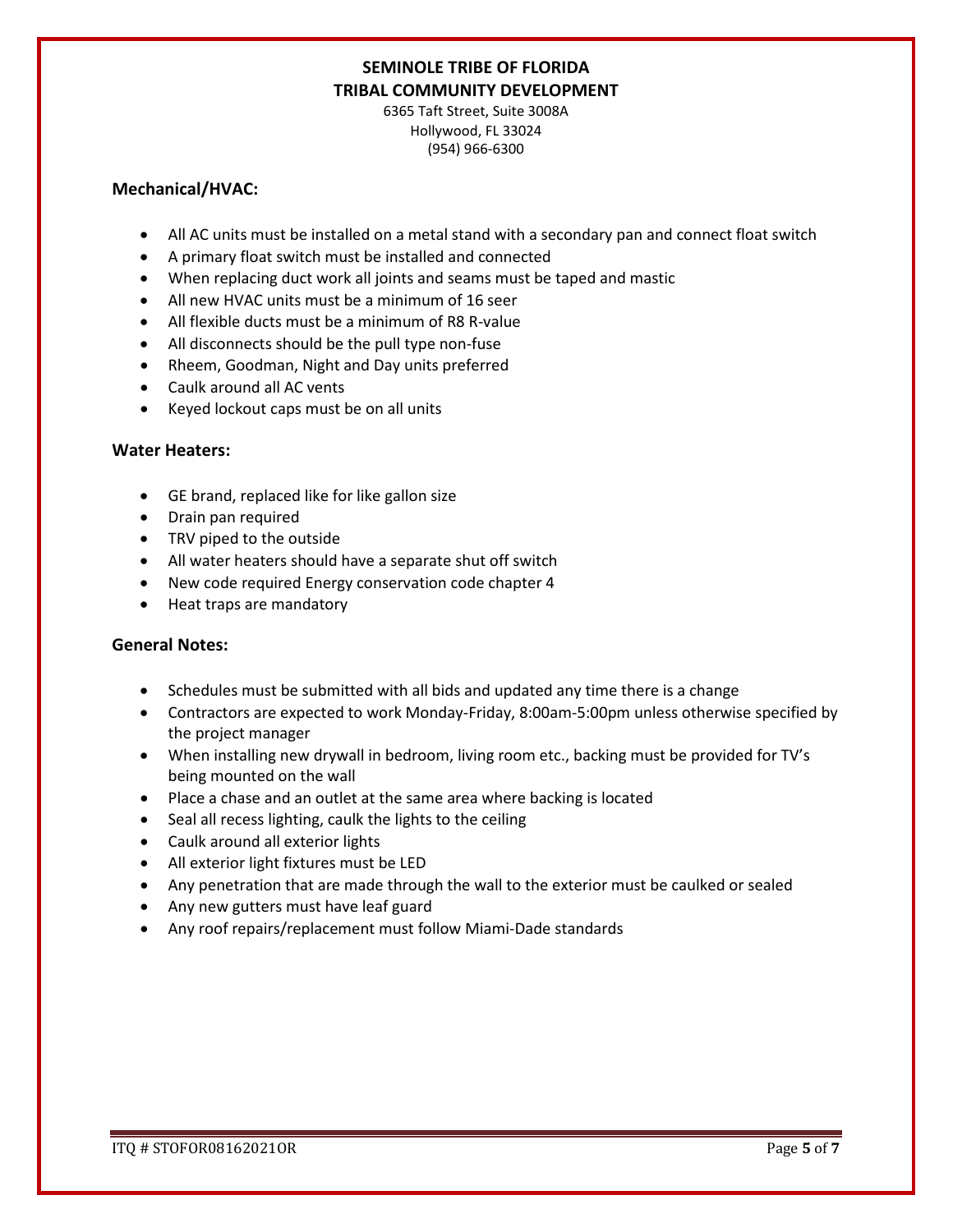6365 Taft Street, Suite 3008A Hollywood, FL 33024 (954) 966-6300

# **Scope of work Impact Windows**

- Supply all labor and materials.
- All materials being installed shall be of equivalent make/model to the original material being removed. (Unless it has first been approved by the Housing Department)
- All work performed shall be as per code(s).
- **Schedule of Values and proposed Schedule shall be submitted with proposals.**
- Supply all drawings/prints and any other documentation needed by the Building Department.
- Clean up jobsite daily and before the final inspection of the completed job.
- Call the Building Department & Housing Department for all inspections, before and during the installation process. (Darryl Kinchen 954-279-4784)
- Contact Housing Department for final inspection, prior to leaving the jobsite.

## **General**

- Remove existing windows dispose of debris.
- Supply all labor and materials to install PGT/CGI Impact Rated Windows for all openings, or substitution of equal or better to be approved by Housing Department.
- White aluminum single hung frames none colonial, Grey Tint with mullions where required and obscure glass in bathrooms.
- Repair all stucco & drywall around openings and damaged window sills shall be replaced by the contractor at no additional cost.
- Caulk, prime, paint drywall on interior repairs made. Match as closely as possible.
- Caulk, paint exterior of all windows.
- Final clean all windows and remove all debris from site.

## **Contractor/Vendor Requirements:**

- It is the contractor's responsibility to obtain any and all permits required to perform the task listed in the above Scope of Work.
- A schedule must be provided before a PO will be requested.
- Send all invoices to [invoices@semtribe.com](mailto:invoices@semtribe.com) and copy project manager. DO NOT attempt process invoices through the Housing Department.